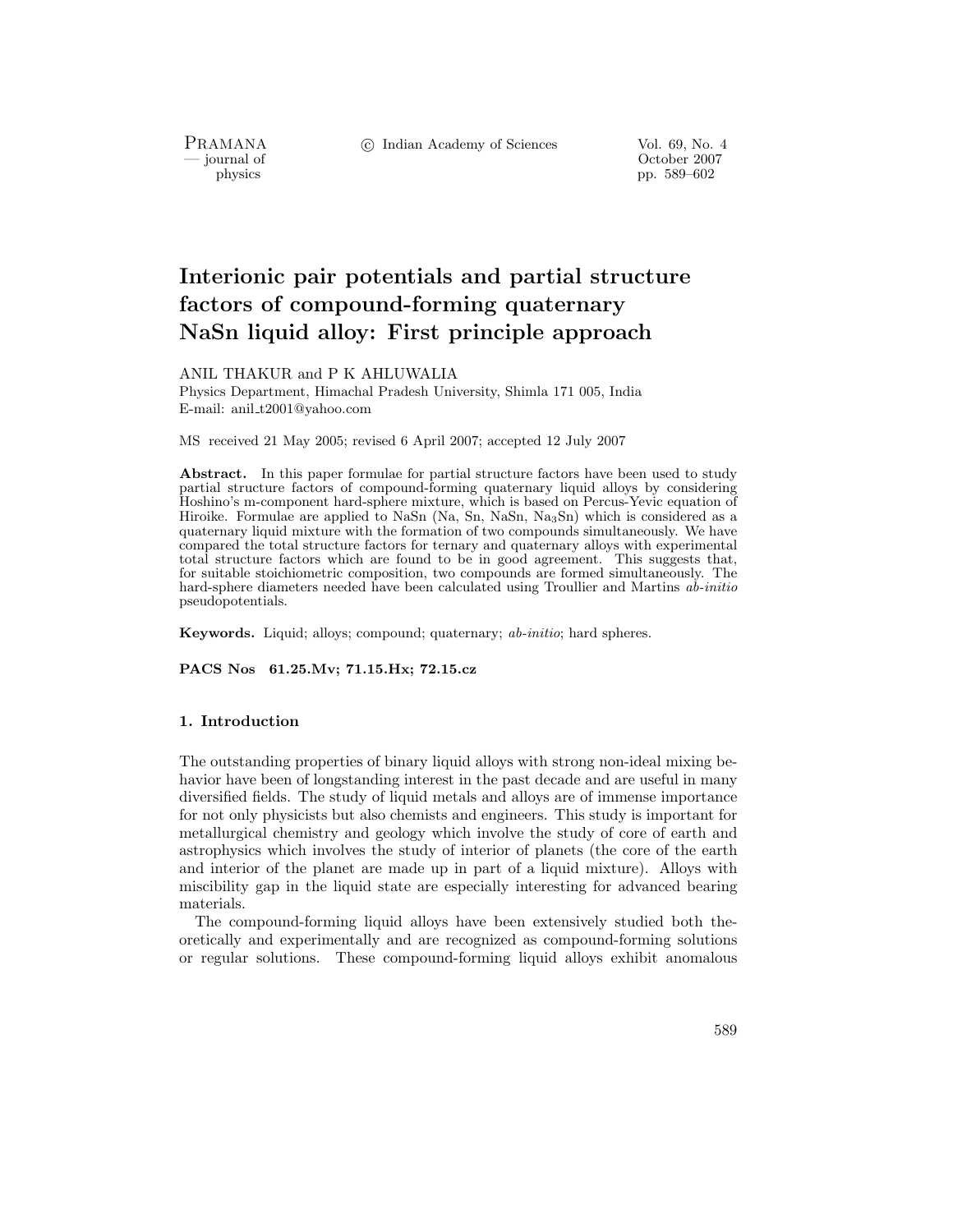properties in some specific composition called stoichiometric composition indicating pronounced deviation from ideal mixing.

A model has been developed by Bhatia and Singh [1] to determine concentration dependence of thermodynamic quantities like free energy of mixing  $G_M$ . Bhatia and Hargrove [2,3], Tamaki and Cusack [4], Hoshino [5] and Singh [6] have made considerable progress in understanding the anomalous behavior of thermodynamics of compound-forming liquid alloys.

However, structural properties have been studied by a few. Neutron diffraction investigation of liquid Li-Pb alloy has been done by Ruppersberg [7] and Ruppersberg and Reiter [8]. Neutron diffraction study of liquid Na-Sn alloy by Alblas *et al* [9] indicate appreciable ordering in alloy. Huijben *et al* [10] measured structure factors of Na-Cs alloy. In the hard-sphere reference system, Ashcroft and Langreth [11,12] derived expression for partial structure factors and total structure factors of liquid binary alloys. These calculations are based on the exact solution of Percus-Yevic equation by Lebowitz [13]. This equation has been extensively used for calculating partial structure factors of various binary liquid alloys.

As regard the structural properties of liquid alloys beyond binary not much work has been done. Exact solution of Percus-Yevic equation had already been studied by Hiroke [16]. Hoshino and Young [14] proposed a theory of mixing of compoundforming liquid alloys where three types of hard spheres co-exist and applied it to Li-Pb alloy. But nothing was done regarding structural properties. Hoshino [15] explained entropy of mixing of liquid Na-Sn alloy obtained experimentally by Tamaki *et al*. They assumed two types of compounds. The exact solution of Percus-Yevic equation by Lebowitz has been utilized for one-component hard-sphere system by Ashcroft and Leneker to calculate partial structure factors. Lately, Hoshino [17] has derived expression for m-component hard-sphere mixture and applied it successfully to Li-Pb alloy which is considered as a ternary mixture of Li, Pb and  $Li$ <sub>1</sub>Pb.

The above considerations motivated us to explore the Hoshino [17] approach further to quaternary liquid alloys. In the present work we have extended the m-component formalism for quaternary NaSn (Na, Sn, NaSn, Na3Sn) liquid alloy system. In §2 we have discussed the formulae used for calculating interionic pair potentials and method of determining *ab-initio* pseudopotentials for calculating pseudopotentials. In §3 we have derived the formulae for partial structure factors and determinant of the matrix  $|1 - \partial(k)|^{-1}$ . In §4 application model to quaternary NaSn and LiPb has been discussed. The model has been applied to quaternary liquid alloy near stoichiometric compositions. In §5 we have discussed the features of partial structure factors implied from the figures. Finally, in §6 we have written the conclusion drawn from the discussion in §5.

#### **2. Interionic pair potential and hard-sphere diameters**

To calculate hard-sphere diameters, interionic pair potential can be used by generalizing Harrison's [18] approach of pair-wise potential between the metallic ions.

The pair potential has the familiar form of the screened Coulomb potential

$$
V_{ij} = \frac{Z_i^* Z_j^*}{R} \left[ 1 - \frac{2}{\pi} \int_0^\infty F_{ij}^N(q) \frac{\sin(qR)}{q} dq \right],
$$
 (1)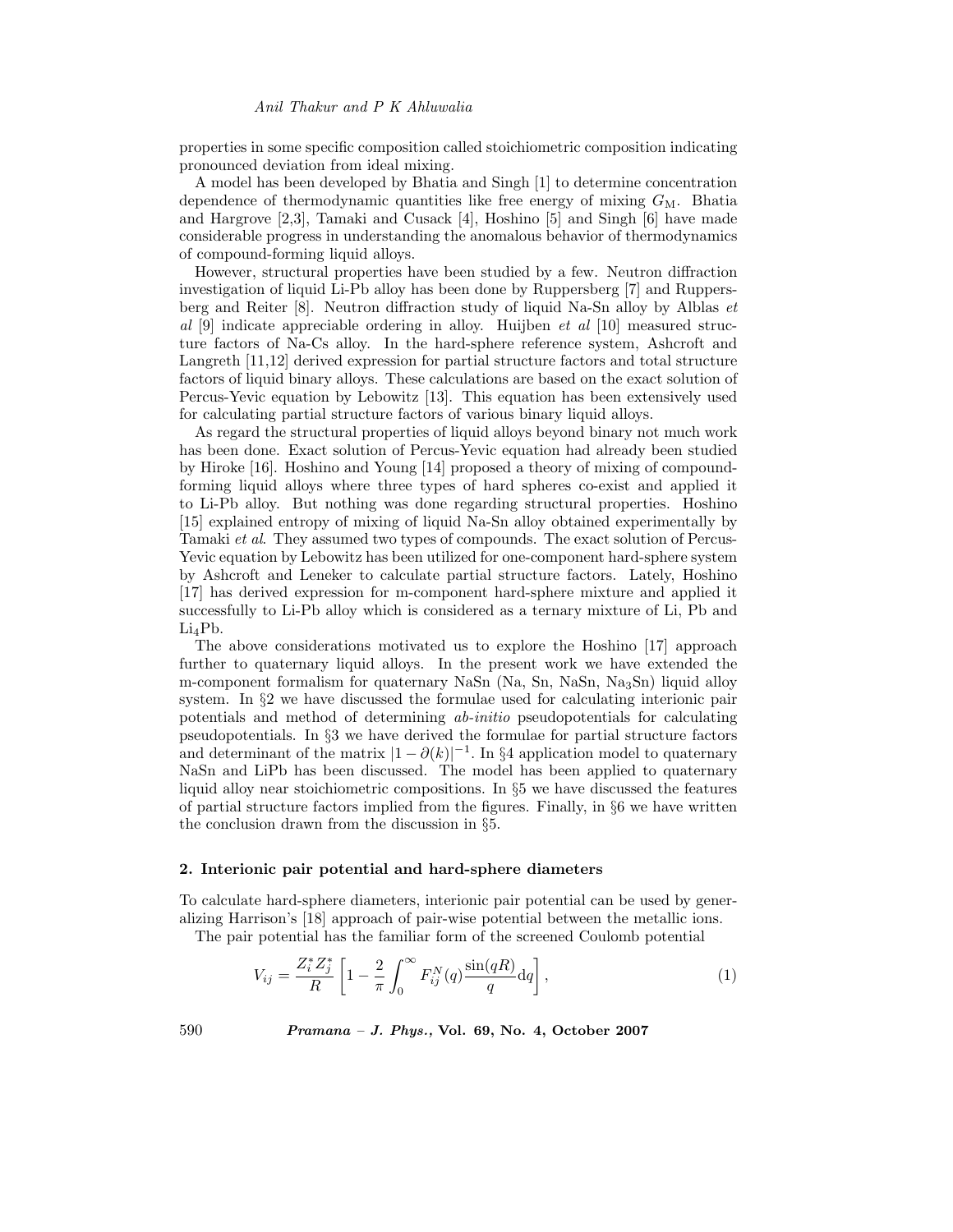#### *Interionic pair potentials and partial structure factors*

where  $Z_i^*, Z_j^*$  [19–21] are the effective valencies and  $F_{ij}^N(q)$  is the normalized energy wave number-dependent characteristic that contains total band-structure effects in the alloy using the self-consistent electron screening. In many cases, especially for non-local pseudopotentials, valence  $Z$  is replaced by effective valence  $Z^*$ . We note that when a non-local pseudopotential is used, the calculation of  $F^{N}(q)$  and  $Z^*$ requires the self-consistent solution of a system of coupled non-linear equations [22]. The effective valence charges  $Z_i^*$  and  $Z_j^*$  are given in the form  $Z_i^* Z_j^* = Z_i Z_j - \overline{Z}_i \overline{Z}_j$ , where  $Z$  is the true valence and  $\bar{Z}$  is the depletion hole charge that originates from orthogonality condition between valence and core electron wave functions.  $F_{ij}^N(q)$ is given by

$$
F_{ij}^N(q) = -\left(\frac{q^2\Omega}{2\pi Z_i Z_j}\right) F_{ij}(q),\tag{2}
$$

where, in the general case  $F_{ij}(q)$  is given by

$$
F_{ij}(q) = -\left(\frac{q^2\Omega}{8\pi}\right) \left[w_i(q)w_j(q)\frac{\epsilon^*(q)-1}{\epsilon^*(q)}\frac{1}{1-G(q)}\right].\tag{3}
$$

Here the quantities  $w_i(q), w_j(q)$  are Fourier transforms of self-consistent bare ion (unscreened) atomic pseudopotentials. For metallic component of alloy have been obtained by using generalized first principle pseudopotential theory for which Troullier and Martins (TM) unscreened pseudopotentials have been used. In the present work, semi-local form of pseudopotentials have been used to calculate pair potentials.  $G(q)$  is the exchange-correlation functional by Vashishta and Singwi [23].  $\epsilon^*(q)$  is the modified Hartree dielectric function. Here  $\Omega = \Omega_{\text{ideal}} = (1-c_2)\Omega_1 + c_2\Omega_2$ where  $c_2$  is the concentration of the second component in the alloy and  $\Omega_1$  and  $\Omega_2$ are the atomic volumes of pure elements. In the present work, volume of alloy for NaSn alloy volume used has been obtained by using ideal volumes.

#### 2.1 *Construction of ab-initio pseudopotentials*

For the calculation of *ab-initio* screened pseudopotentials, Troullier and Martins (TM) method [24] has been used, because this method produces computationally efficient pseudopotentials with a plane-wave basis set. The problem of transferability as compared to traditionally used model pseudopotentials also does not exist. TM pseudopotentials have proved their applicability with the calculations of systems of a larger number of elements in the periodic table in contrast to other *ab-initio* pseudopotentials like that of Bachelet *et al* [25]. In the present work, fhi98PP [26] code has been used to generate TM *ab-initio* pseudopotentials. The first *ab-initio* pseudopotentials are constructed by all-electron calculation of free atom in a reference configuration and then the method of Troullier and Martins is used to construct the screened pseudopotentials.

## 2.2 *Pseudopotential generation, in general*

The pseudopotential generation is mainly a three-step process. First, density functional theory (DFT) atomic levels and wave functions are generated. From this one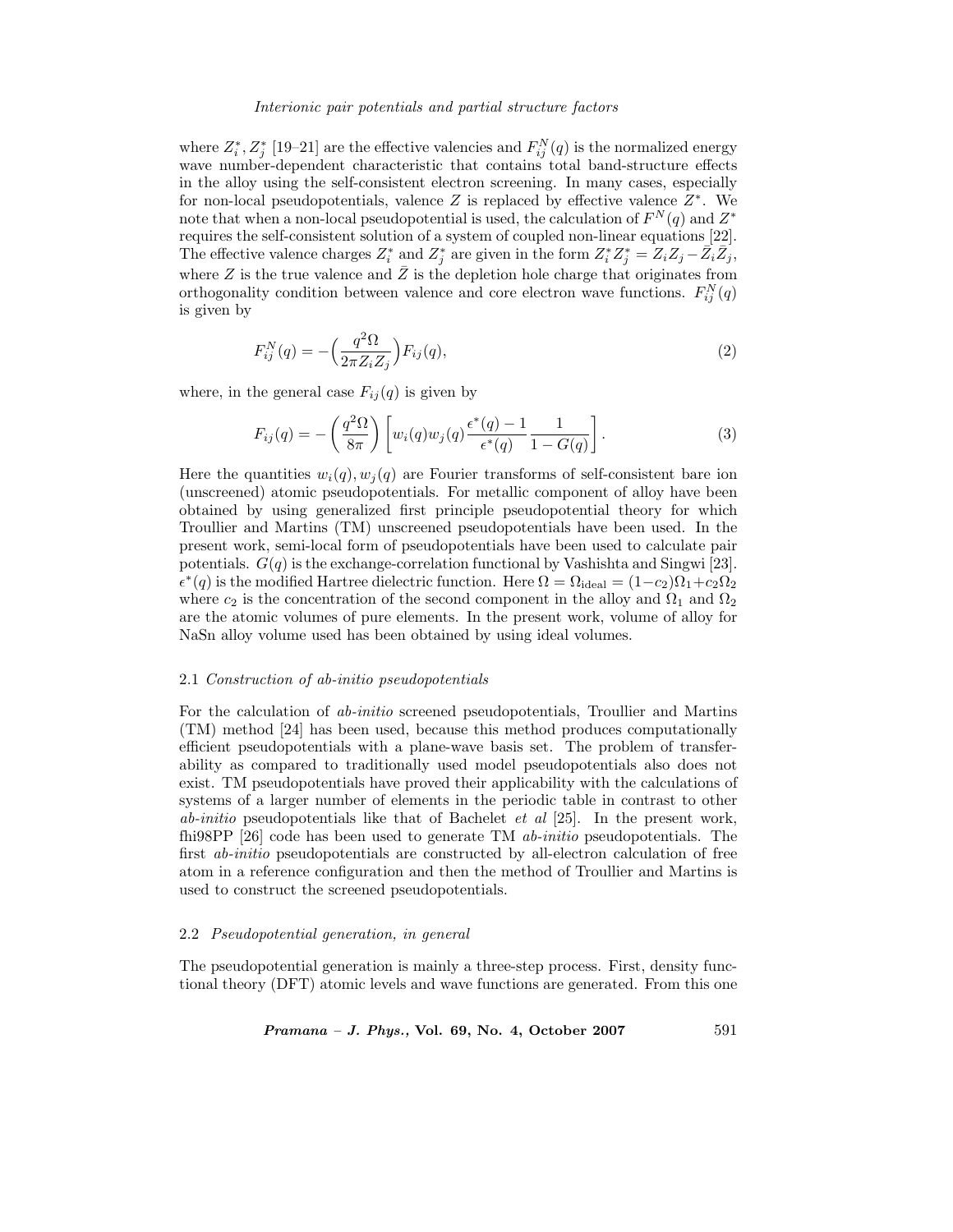## *Anil Thakur and P K Ahluwalia*

then generates the pseudopotentials. Finally it is checked whether what has been done is useful or not, and if it is not, then it is tried again in a different way. It is invariably done by assuming a spherically symmetric self-consistent Hamiltonian, so that all elementary quantum mechanics results for the atom apply. Then atomic state is defined by the electronic configuration and one-electron states are obtained by solving a self-consistent radial Schrödinger-like (Kohn–Sham [27,28]) equation. We have implemented it by using TM method. It has the advantage of producing simple pseudopotentials and uses Kleinman–Bylander [29] projection to generate the pseudopotentials in numerical form.

Choosing a valence and core states is a trivial step. Often valence states are those states that contribute to bonding, and core states are those that do not contribute. We can calculate pseudopotential for as high angular momentum  $l$  as one want but the general rule is that if atom has states up to  $l = l_c$  in the core, we need a pseudopotential with angular momentum up to  $l = l_c + 1$ . Angular momentum  $l > l_c + 1$  will feel the same potential as  $l = l_c + 1$ , because for all of them there is no orthogonalization to core sates. Sometimes we may generate a good pseudopotential but ghost states may appear and our result for a particular physical system may not be matching with the experimental results. Then in either case we have to start with different reference configuration or matching radii.

# 2.3 *Troullier–Martins pseudopotentials*

The first *ab-initio* pseudopotentials are constructed by all-electron calculations of free atom in a reference configuration. Having obtained all-electron potential and valence states, we use the method of Troullier and Martins to construct the screened pseudopotentials. Here it is assumed that a pseudowave function  $R^{ps}$  has the following form:

$$
R^{ps}(r) = r^{l+1} e^{p(r)} r \le r_c,
$$
  
\n
$$
R^{ps}(r) = R(r)r \ge r_c,
$$
\n(4)

where

$$
p(r) = c_0 + c_2r^2 + c_4r^4 + c_6r^6 + c_8r^8 + c_{10}r^{10} + c_{12}r^{12}.
$$
 (5)

These seven coefficients are solved using conditions of norm conservation of charge and continuity of the pseudowave function and its first four derivatives. On the wave function given by eq.  $(8)$  are imposed norm conservation condition:

$$
\int_{r < r_c} (R^{ps}(r))^2 \, \mathrm{d}r = \int_{r < r_c} (R(r))^2 \, \mathrm{d}r. \tag{6}
$$

The continuity conditions are also imposed on the wave function and its derivatives up to fourth order at the matching points which are given by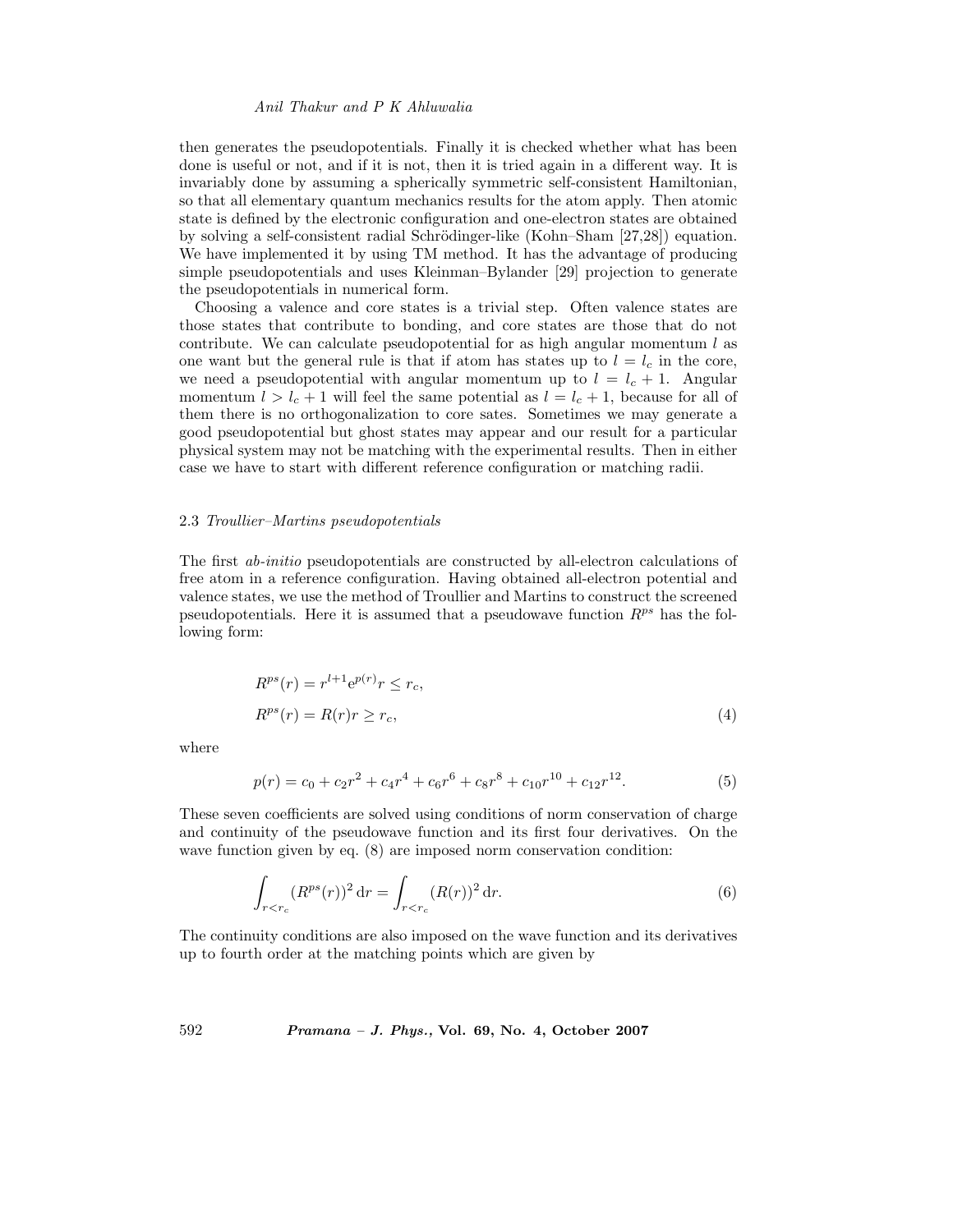*Interionic pair potentials and partial structure factors*

$$
\frac{d^n R^{ps}(r_c)}{dr^n} = \frac{d^n R(r_c)}{dr^n}, \quad n = 0, 1, 2, 3, 4,
$$
\n
$$
R^{ps}(r_c) = r_c^{l+1} e^{p(r_c)} = R(r_c),
$$
\n(7)

where

$$
p(r_c) = \log \frac{R(r_c)}{r_c^{l+1}}.
$$

Continuity of the first derivative of wave function is given by

$$
p'(r_c) = \frac{dR(r_c)}{dr} \frac{1}{R^{ps}(r_c)} - \frac{l+1}{r_c}.
$$
\n(8)

Continuity of second derivative of wave function using radial Schrödinger equation is given by

$$
p''(r_c) = \frac{2m}{\hbar^2} (V(r_c) - \epsilon) - 2 \frac{l+1}{r_c} p'(r_c) - [p'(r_c)]^2.
$$
 (9)

If the third and fourth derivatives of  $p(r)$  are continuous, then continuity of third and fourth derivatives of wave functions are

$$
p'''(r_c) = \frac{2m}{\hbar^2} V'(r_c) + 2\frac{l+1}{r_c^2} p'(r_c) - 2\frac{l+1}{r_c} p''(r_c) - 2p'(r_c) p''(r_c) \quad (10)
$$

and

$$
p''''(r_c) = \frac{2m}{\hbar^2} V''(r_c) - 4\frac{l+1}{r_c^3} p'(r_c) + 4\frac{l+1}{r_c^2} p''(r_c)
$$

$$
-2\frac{l+1}{r_c} p'''(r_c) - 2[p''(r_c)p'''(r_c)]^2 - 2p'(r_c)p'''(r_c).
$$
 (11)

By imposing additional condition  $V''(0) = 0$  the screened pseudopotential is given by

$$
V(r) = \frac{\hbar^2}{2m}(2c_2(2l+3) + ((2l+5)c_4 + c_2^2)r^2) + \epsilon,
$$
\n(12)

where additional constraint  $(2l + 5)(c_4 + c_2^2)r^2 = 0$  gives smooth pseudopotentials.

To check correctness of pseudopotentials and to get a feeling of transferability, results of pseudopotential (PP) and all-electron (AE) atomic calculations on atomic configurations are checked. The error in total energy differences between PP and AE results gives a feeling of how good the pseudopotential was. Moreover, pseudowave functions and atomic wave functions can also be compared by plotting them. For a good *ab-initio* pseudopotential there should be a matching of two types of pseudopotentials.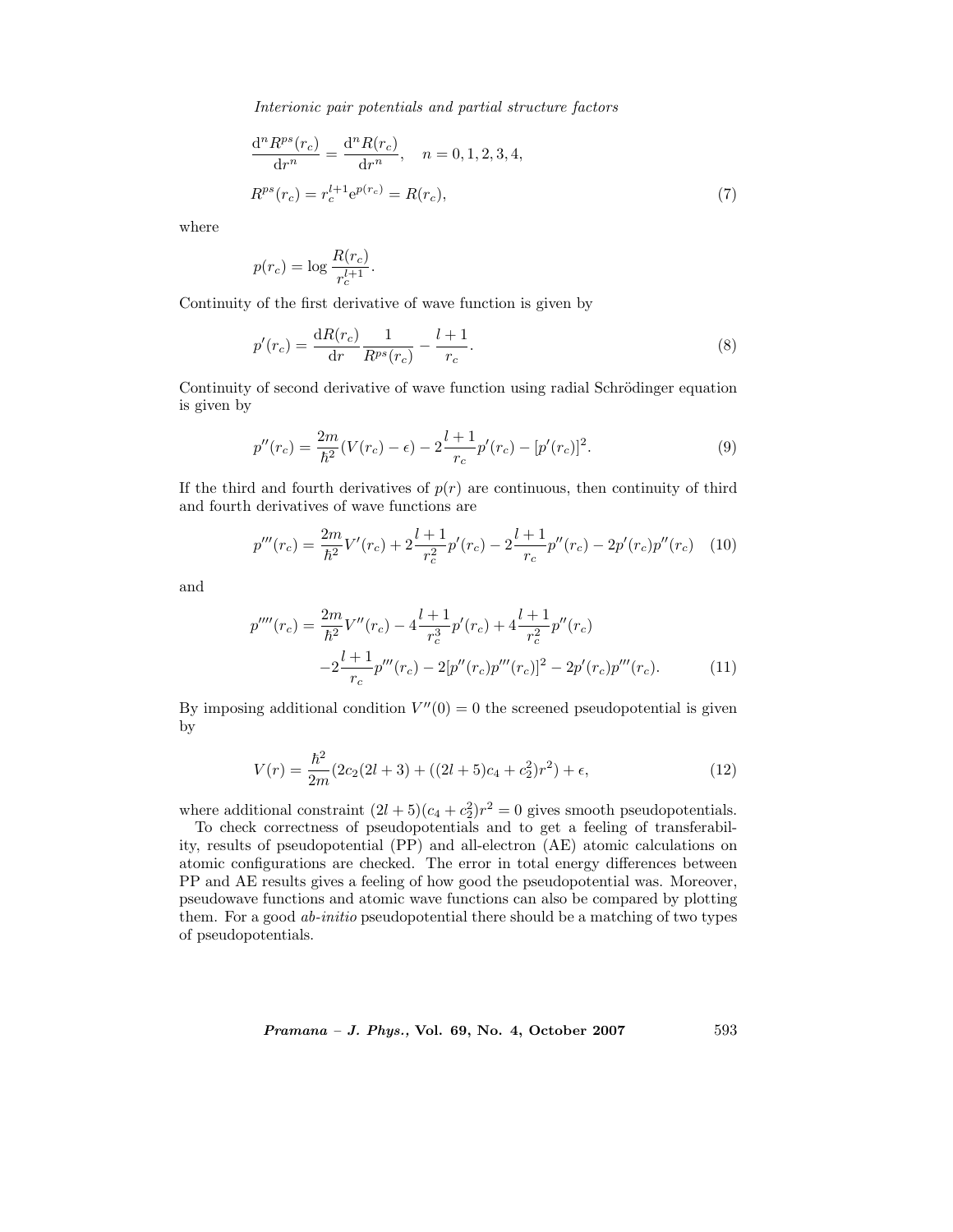# **3. Partial structure factors for quaternary hard-sphere liquid alloys**

#### 3.1 *Formalism*

The partial structure factor  $S_{ij}(k)$  is the inverse matrix  $|1 - \partial(k)|^{-1}$  and is given by  $S_{ij}(k) = \frac{|1-\partial(k)|}{|1-\partial(k)|}$ . Here  $|1-\partial(k)|$  is the determinant of matrix  $1-\partial(k)$  and  $|1 - \partial(k)|_{ij}$  is the cofactor of the determinant. There are  $\frac{4(4+1)^{2}}{2} = 10$  partial structure factors due to symmetric matrix, i.e.,  $S_{ij}(k) = S_{ji}(k)$ .

#### 3.2 *Hard-sphere model*

For the m-component hard-sphere mixture model, diameters are taken as  $\sigma_1$  <  $\sigma_2 < \sigma_3 < \sigma_4, \ldots, < \sigma_m$  and hard-sphere ratio is given by  $\gamma_{ij} = \sigma_i/\sigma_j$ . The  $(2m-1)$  parameters which describe the hard-sphere system involve  $X_i = n_i/n$ where  $n = N/V$ ,  $n_i = N_i/V$  and  $\sum_{i=1}^{m} x_i = 1$  and packing fraction  $\eta_i = (\pi/6)\eta_i\sigma_i^3$  satisfying  $\eta = \sum_{i=1}^{m} \eta_i$ .

## 3.3 *Partial structure factors for quaternary alloy*

To calculate the partial structure factors for quaternary alloy we first write fourcomponent hard-sphere mixture alloy given by  $|1 - \partial(k)|^{-1}$  as follows:

$$
S(k) = \begin{vmatrix} S_{11}(k) & S_{12}(k) & S_{13}(k) & S_{14}(k) \\ S_{21}(k) & S_{22}(k) & S_{23}(k) & S_{24}(k) \\ S_{31}(k) & S_{32}(k) & S_{33}(k) & S_{34}(k) \\ S_{41}(k) & S_{42}(k) & S_{43}(k) & S_{44}(k) \end{vmatrix} \tag{13}
$$

$$
= \begin{vmatrix} 1 - n_1 c_{11}(k) & -\sqrt{n_1 n_2} c_{12}(k) & -\sqrt{n_1 n_3} c_{13}(k) & -\sqrt{n_1 n_4} c_{14}(k) \\ -\sqrt{n_2 n_1} c_{21}(k) & 1 - n_2 c_{22}(k) & -\sqrt{n_2 n_3} c_{23}(k) & -\sqrt{n_2 n_4} c_{24}(k) \\ -\sqrt{n_3 n_1} c_{31}(k) & -\sqrt{n_3 n_2} c_{32}(k) & 1 - n_3 c_{33}(k) & -\sqrt{n_3 n_4} c_{34}(k) \\ -\sqrt{n_4 n_1} c_{41}(k) & -\sqrt{n_4 n_2} c_{42}(k) & -\sqrt{n_4 n_3} c_{43}(k) & 1 - n_4 c_{44}(k) \end{vmatrix}^{-1}.
$$
\n
$$
(14)
$$

Symmetrical nature of partial structure factors and correlation functions contribute only ten independent partial structure factors given in Appendix.

# **4. Application to quaternary hard-sphere mixture**

Hard-sphere diameters used for ternary NaSn are:  $\sigma_1(Na) = 2.82 \text{ Å}, \sigma_2(Sn) = 3.04 \text{ Å}, \sigma_3(Na_3Sn) = 4.1 \text{ Å}.$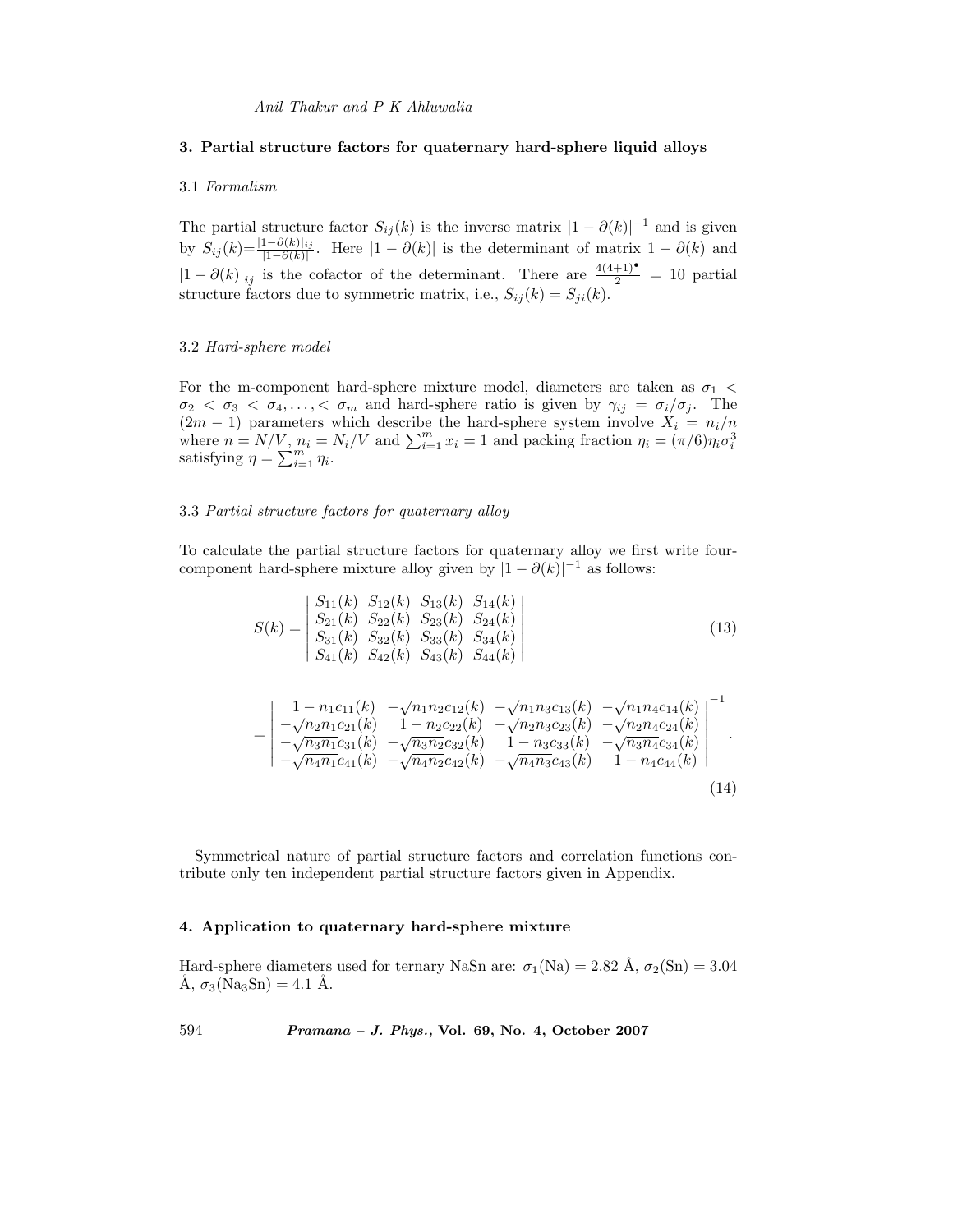*Interionic pair potentials and partial structure factors*



**Figure 1.** Interionic pair potential for binary liquid alloy. (a)  $V_{\text{Na-Na}}$  in pure liquid Na, (**b**)  $V_{\text{Sn-Sn}}$  in pure liquid Sn, (**c**)  $V_{\text{Na-Sn}}$  in NaSn alloy.

In the case of quaternary NaSn, hard-sphere diameters are:  $\sigma_1(Na) = 2.84$  Å,  $\sigma_2(\text{Sn}) = 3.02 \text{ Å}, \sigma_3(\text{Na}_3\text{Sn}) = 7.34 \text{ Å}, \sigma_4(\text{Na}\text{Sn}) = 8.72 \text{ Å}. \sigma_3 \text{ for Na}_3\text{Sn}$  compound has been determined by the relation  $(4\pi/3)\sigma_3^3 = (4\pi/3)(3\sigma_1^3 + \sigma_2^3)$ .

 $\sigma_4$  for NaSn compound has been determined by  $(4\pi/3)\sigma_4^3 = (4\pi/3)(\sigma_1^3 + \sigma_2^3)$ . In the case of ternary NaSn, stoichiometric alloy is  $Na<sub>0.75</sub>Sn<sub>0.25</sub>$ . For quaternary alloys, stoichiometric alloys at respective compositions are:  $\text{Na}_{0.75}\text{Sn}_{0.25}$  and  $\text{Na}_{0.5}\text{Sn}_{0.5}$ . The concentrations  $x_3$  and  $x_4$  have been considered as disposable parameters on the line of Hoshino [17].

# **5. Discussion**

The hard-sphere diameters are determined using the relation  $V_{ij}(\sigma_i) = V_{\text{min}} + \frac{3}{2}K_B T$ at temperature  $T = 773$  K for NaSn alloy. Here  $V_{\text{min}}$  is the first minimum in the interionic pair potential. Pair potentials are calculated through eq. (3) using *abinitio* pseudopotentials. Figure 1 shows the calculated pair potentials for NaSn alloy. Figure 1c shows the interionic pair potentials for  $Na<sub>0.8</sub>Sn<sub>0.2</sub>$ . Graphs show that the depths of potentials are decreasing for Na in the alloy state, which indicates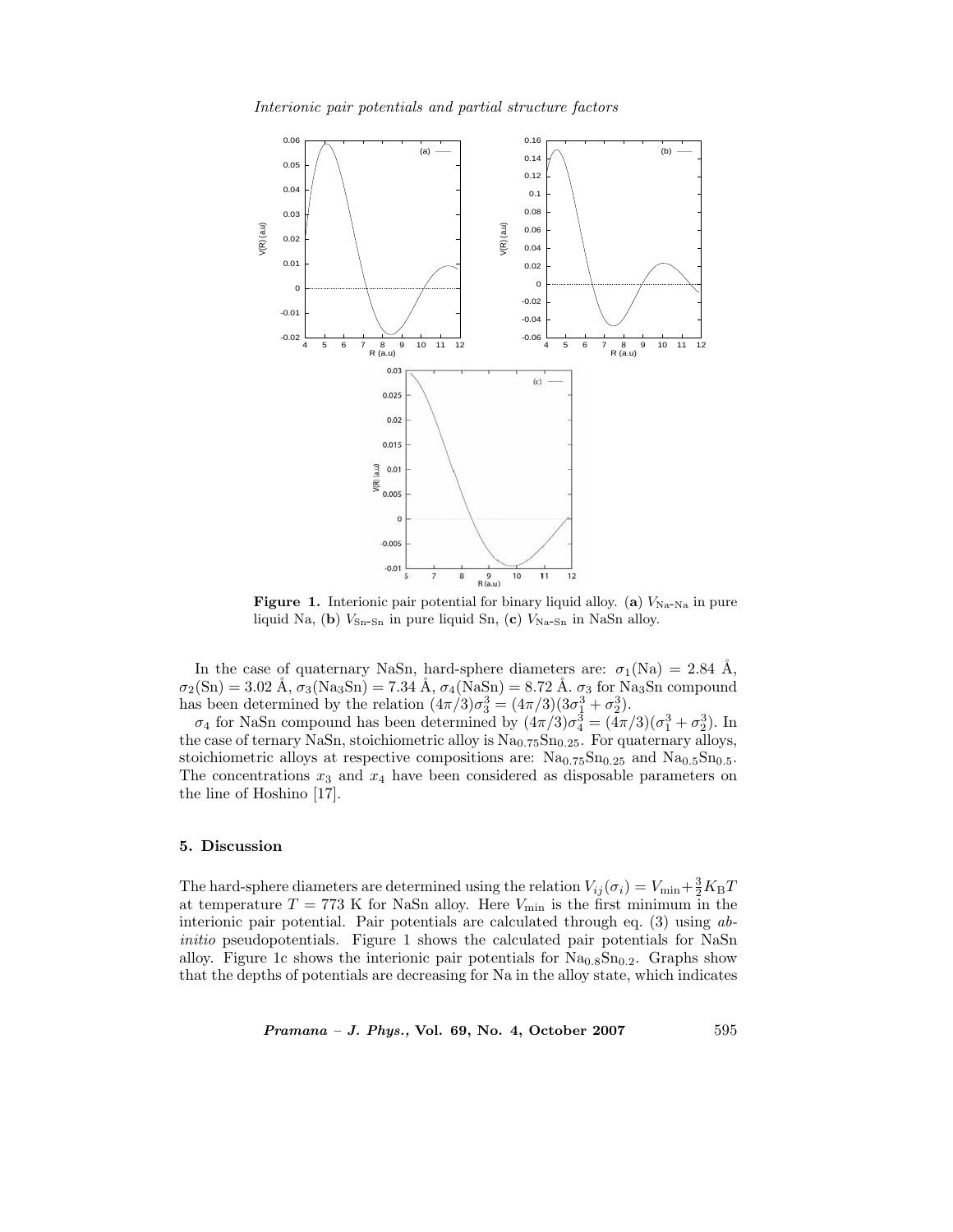*Anil Thakur and P K Ahluwalia*



**Figure 2.** Form factors for pure Na and pure Sn.



**Figure 3.** Partial structure factors for ternary (NaSn) alloy at  $x_1 = 0.24, x_2 = 0.08, x_3 = 0.68.$ 

that effective interaction between alkali–alkali atoms decreases on alloying and this is consistent with other work [10]. Figure 2 shows bare ion form factors for pure Na and Sn for calculation of pair potentials.

Partial structure factors for ternary NaSn are shown in figure 3 and quaternary partial structure factors are shown in figures 4 and 5 respectively. In figure 3 ternary partial structure factors are shown at stoichiometric composition where  $x_1/x_2 = 3$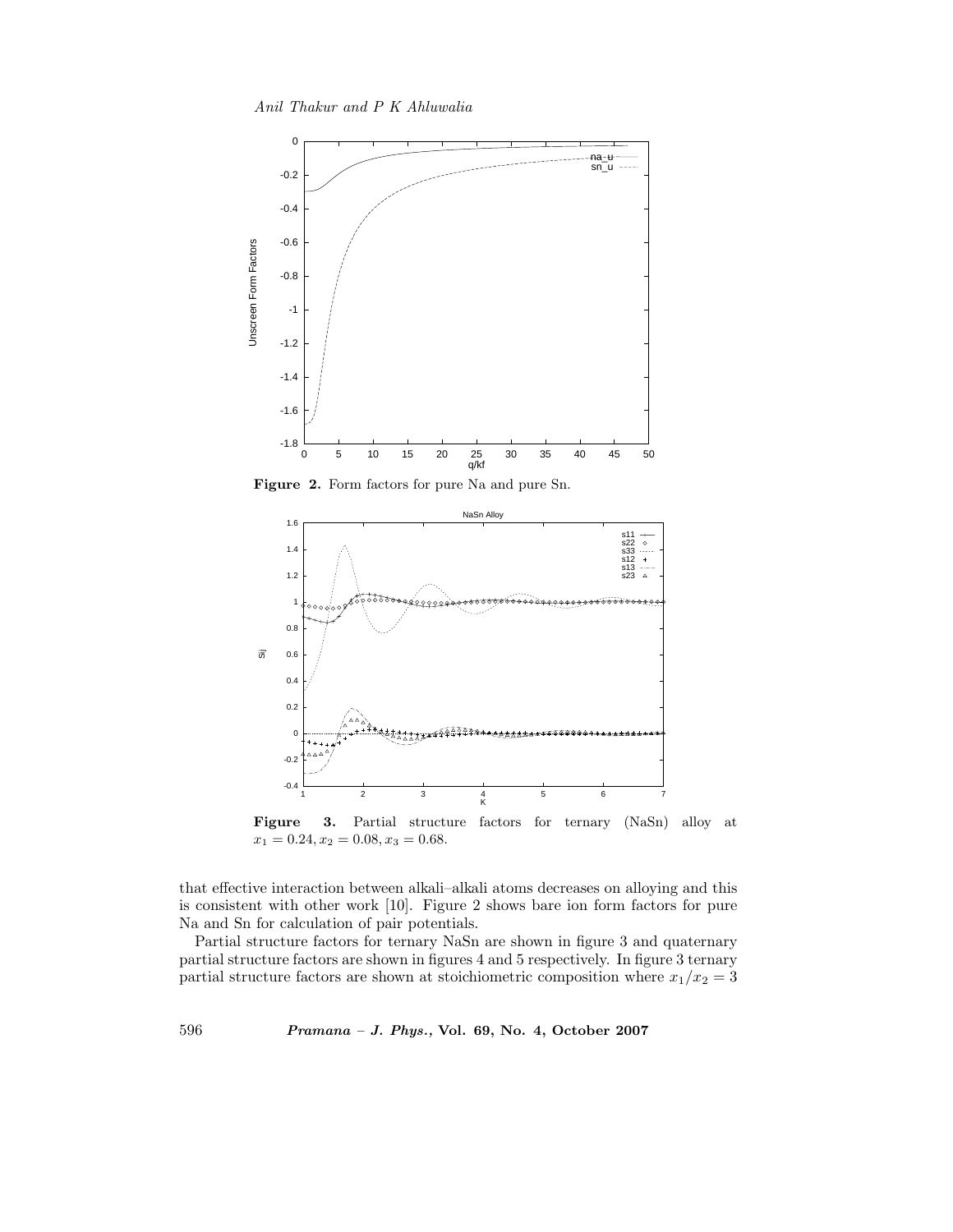*Interionic pair potentials and partial structure factors*



**Figure 4.** Partial structure factors for quaternary (NaSn) alloy at  $x_1 = 0.48, x_2 = 0.16, x_3 = 0.30, x_4 = 0.06$ 

for parameters  $x_1 = 0.24, x_2 = 0.08, x_3 = 0.68$ . In figures 4 and 5 quaternary structure factors are shown at stoichiometric compositions where  $x_1/x_2 = 3$  for Na<sub>3</sub>Sn and  $x_1/x_2 = 1$  for NaSn compound for two pairs of parameters  $(x_1 = 0.48,$  $x_2 = 0.16$ ,  $x_3 = 0.30$ ,  $x_4 = 0.06$ ) and  $(x_1 = 0.15, x_2 = 0.15, x_3 = 0.67, x_4 = 0.03)$ respectively. In figure 3,  $S_{33}(k)$  has sharp high peaks whereas  $S_{11}(k)$  and  $S_{22}(k)$ oscillate around unity irrespective of the value of k, whereas  $S_{12}(k)$ ,  $S_{13}(k)$  and  $S_{23}(k)$  oscillate around zero. This feature implies that Na and Sn ions behave like free ions whereas Na3Sn has strong short-range order to form compound.

In figure 4,  $S_{33}(k)$  peaks are dominant whereas in figure 5,  $S_{44}(k)$  peaks are also appreciable with other peaks. In figure 6, ternary and quaternary total partial structure factors are shown for NaSn alloy. Computed values of total partial structure factors predict the position and magnitude of peak values in excellent agreement but found to shift very little towards a longer wavelength side of experimental values. Agreement of structure factors for the first two peaks is important. For smaller values of q, neutron diffraction experiments can be done effectively. Therefore, experimental results are more accurate in the region of smaller values of q only. Moreover, first two prominent peaks in the region of small q values is indicative of the presence of chemical short-range order which is characterstic of liquids.

Partial structure factors of unlike species  $S_{12}$ ,  $S_{13}$ ,  $S_{14}$ ,  $S_{23}$ ,  $S_{24}$  and  $S_{34}$  are oscillating about zero in both ternary and quaternary NaSn alloy, whereas partial structure factors for like species  $S_{11}$ ,  $S_{22}$ ,  $S_{33}$  and  $S_{44}$  are oscillating around one. This behavior shows similarity between ternary and quaternary liquid alloys. Peak values of  $S_{12}$  have been found in both ternary and quaternary alloys to be more shifted towards the longer wavelength side of  $S_{13}$  and  $S_{23}$  but their magnitudes have been found much less than that of  $S_{13}$ . Peak values of  $S_{33}$  have been found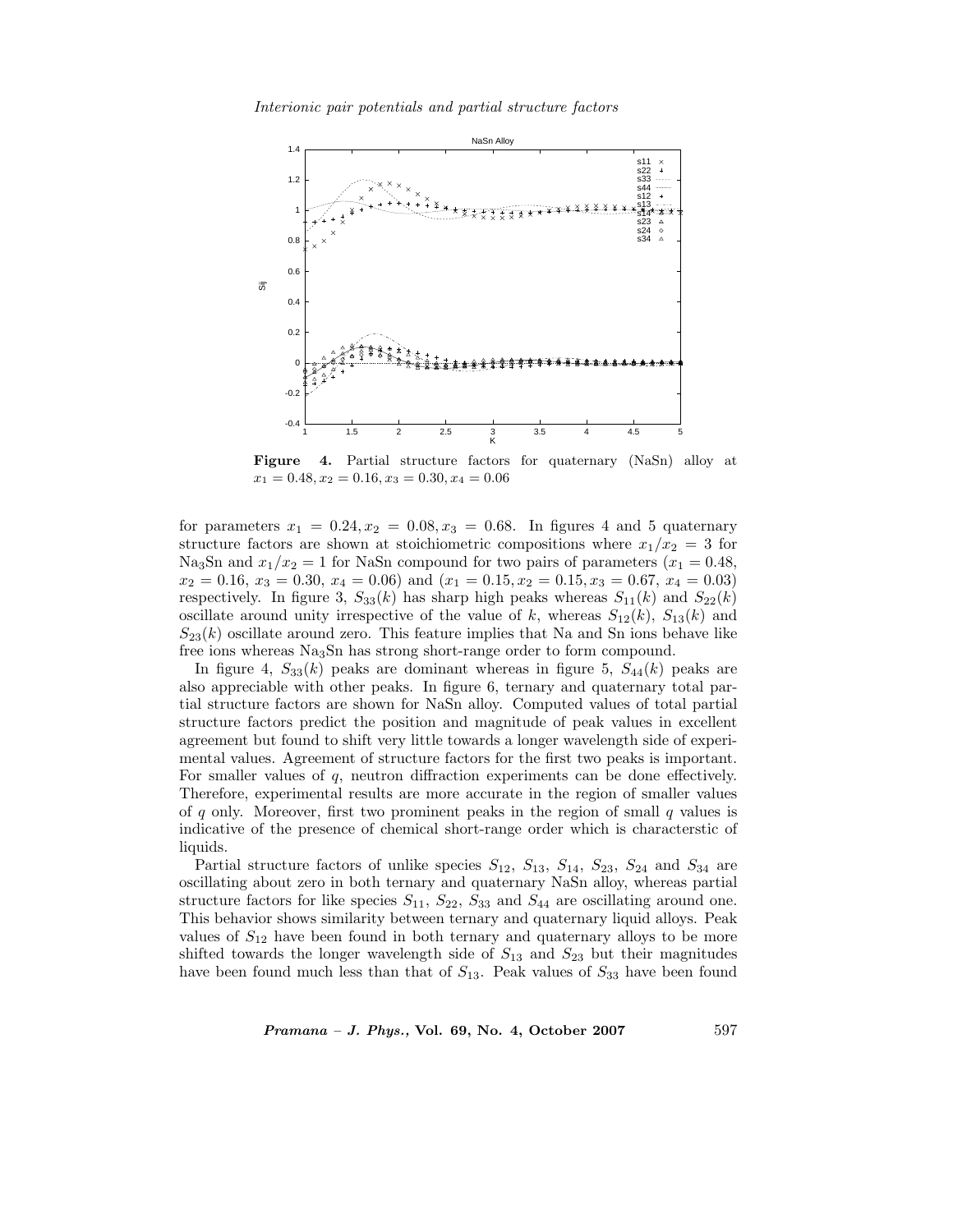*Anil Thakur and P K Ahluwalia*



**Figure 5.** Partial structure factors for quaternary (NaSn) alloy at  $x_1 = 0.15, x_2 = 0.15, x_3 = 0.67, x_4 = 0.03$ 



**Figure 6.** Total structure factors  $S(q)$  for NaSn alloy.  $S(q)3$  – ternary NaSn alloy at  $x_1 = 0.45$ ,  $x_2 = 0.15$ ,  $x_3 = 0.40$ ,  $S(q)4$  – quaternary NaSn alloy at  $x_1 = 0.48, x_2 = 0.16, x_3 = 0.30, x_4 = 0.06, S(q)4 - \text{quaternary NaSn alloy at}$  $x_1 = 0.15, x_2 = 0.15, x_3 = 0.67, x_4 = 0.03, \text{Exp}-\text{experimental results due to}$ Alblas *et al* [9].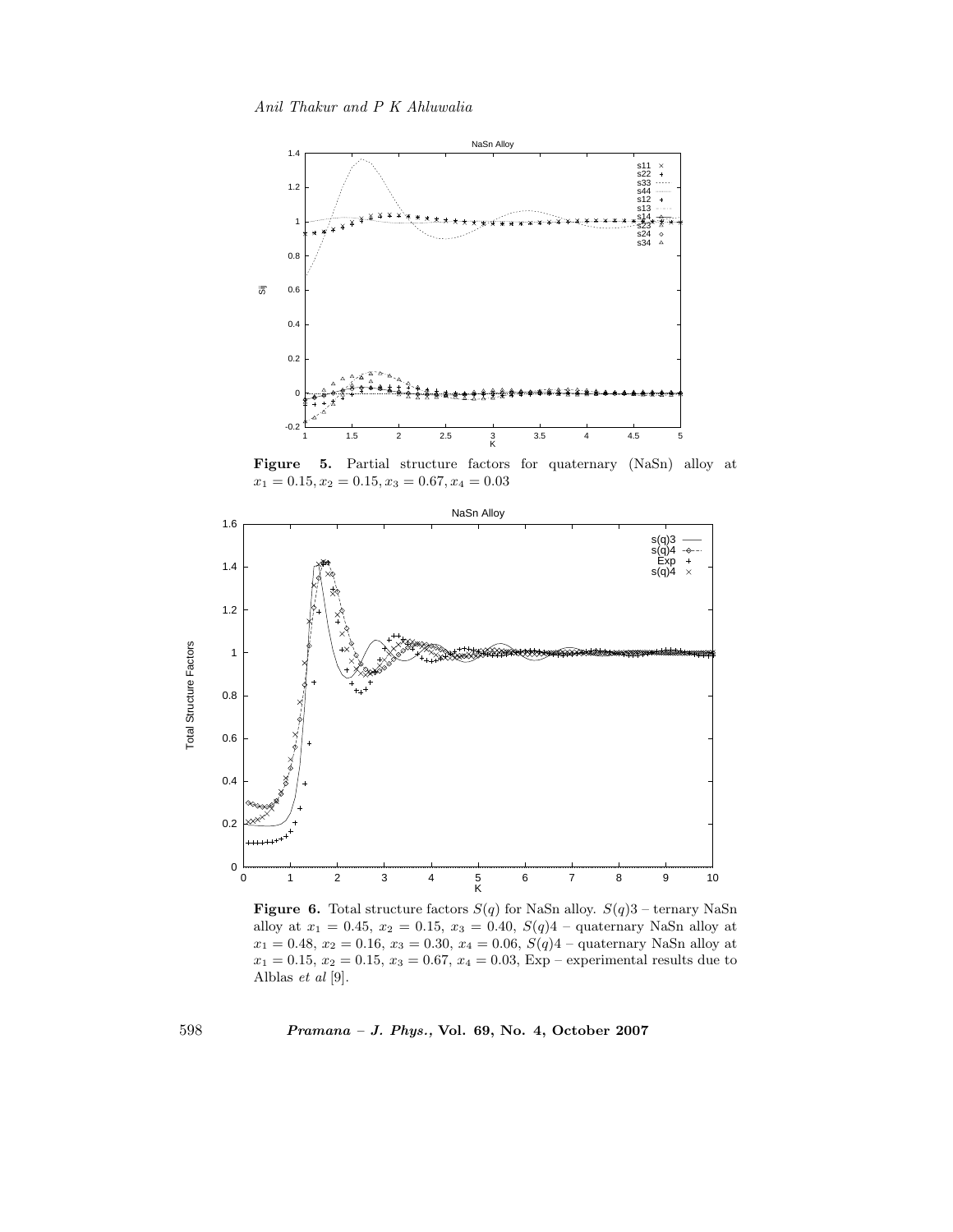| Metal | Electronic configuration           | Core radii (a.u.)                  |
|-------|------------------------------------|------------------------------------|
| Na    | $3s^{1.0}3p^{0.25}43d^{0.25}$      | $r_c$ (s, p, d)=(2.2, 2.2, 2.5)    |
| Sn    | $5s^{2.0}5p^{2.0}5d^{0.0}4f^{0.0}$ | $r_c$ (s, p, d, f)=(2.3, 2.3, 2.3) |

**Table 1.** Electronic configuration and pseudocore radii for constructing *abinitio* pseudopotentials.

in all cases to be much higher than that of  $S_{11}$ . In quaternary NaSn,  $S_{34}$  peaks are appreciable whereas  $S_{44}$  peaks are weak.

Electronic configuration and pseudising core radii used to generate *ab-initio* pseudopotentials for Na and Sn are given in table 1. In most cases atomic ground states work very well for the occupied atomic orbitals. But a specific way for the configuration to resemble the solid state can be used if it does not change the result much. For example, we have used the configuration of Na. Calculated bare ion form factors which have been used in the present work are shown in figure 2.

# **6. Conclusion**

Structural properties of quaternary alloys have been explained. Formulae obtained have been applied for quaternary partial structure factors to liquid alloys NaSn which is considered as quaternary mixture of Na, Sn, NaSn and Na<sub>3</sub>Sn. Figures  $3-5$ show the characteristic features of partial structure factors similar to that explained by Hoshino [15]. In figure 6, total structure factors for ternary and quaternary NaSn are in excellent agreement with experimental total structure factors as obtained by Alblas *et al* [9]. Both these show the simultaneous formation of two compounds.

Therefore, it is implied that like ternary alloys which can better explain binary experimental total structure factors [8,9], quaternary alloy model of hard spheres can also help in describing the thermodynamic and structural properties on the basis of compound-forming model, which can further be useful to explain transport properties like resistivity of alloys in a better way.

#### **Acknowledgement**

Authors are thankful to Computer Physics Communication (CPC) Programme Library for providing the source code for gernerating the *ab-initio* pseudopotentials.

## **Appendix: Partial structure factors for quaternary binary alloy**

$$
S_{11}(k) = [(1 - n_2 c_{22}(k))(1 - n_3 c_{33}(k))(1 - n_4 c_{44}(k))
$$
  
- n<sub>2</sub>n<sub>3</sub>(1 - n<sub>4</sub>c<sub>44</sub>(k))c<sub>23</sub><sup>2</sup>(k) - n<sub>2</sub>n<sub>4</sub>(1 - n<sub>3</sub>c<sub>33</sub>(k))c<sub>24</sub><sup>2</sup>(k)  
- n<sub>3</sub>n<sub>4</sub>(1 - n<sub>2</sub>c<sub>22</sub>(k))c<sub>34</sub><sup>2</sup>(k) - 2n<sub>2</sub>n<sub>3</sub>n<sub>4</sub>c<sub>23</sub>(k)c<sub>24</sub>(k)c<sub>34</sub>(k)]/D(k), (15)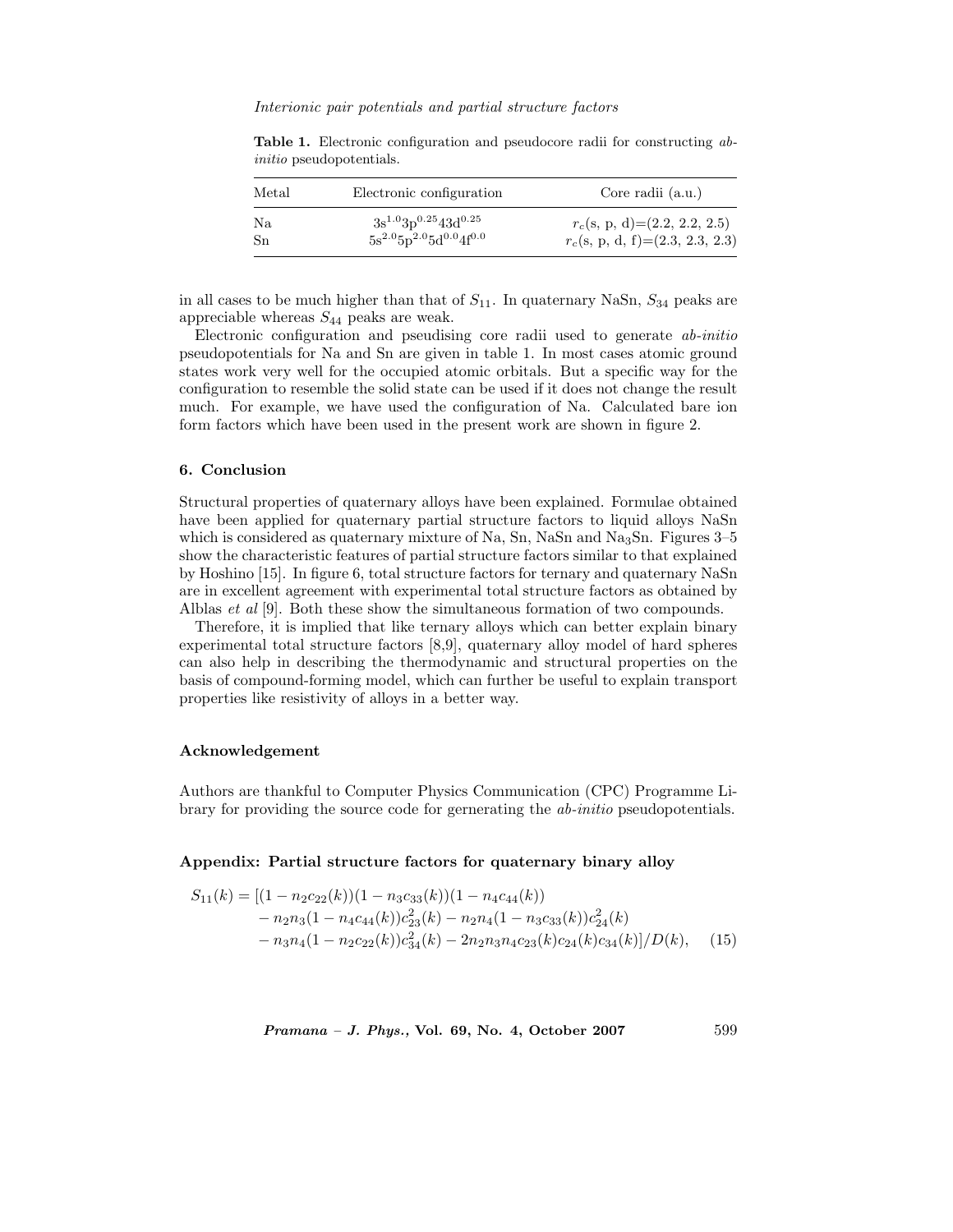*Anil Thakur and P K Ahluwalia*

$$
S_{22}(k) = [(1 - n_1 c_{11}(k))(1 - n_3 c_{33}(k))(1 - n_4 c_{44}(k))- n_1 n_3 (1 - n_4 c_{44}(k))c_{13}^2(k) - n_1 n_4 (1 - n_3 c_{33}(k))c_{14}^2(k)- n_3 n_4 (1 - n_1 c_{11}(k))c_{34}^2(k) - 2n_1 n_3 n_4 c_{13}(k)c_{34}(k)c_{14}(k)]/D(k), \quad (16)
$$

$$
S_{33}(k) = [(1 - n_1 c_{11}(k))(1 - n_2 c_{22}(k))(1 - n_4 c_{44}(k))- n_1 n_2 (1 - n_4 c_{44}(k))c_{12}^2(k) - n_1 n_4 (1 - n_2 c_{22}(k))c_{14}^2(k)- n_2 n_4 (1 - n_1 c_{11}(k))c_{24}^2(k) - 2n_1 n_2 n_4 c_{12}(k)c_{24}(k)c_{14}(k)]/D(k), (17)
$$

$$
S_{44}(k) = [(1 - n_1 c_{11}(k))(1 - n_2 c_{22}(k))(1 - n_3 c_{33}(k))
$$
  
\n
$$
- n_1 n_2 (1 - n_3 c_{33}(k)) c_{12}^2(k) - n_1 n_3 (1 - n_2 c_{22}(k)) c_{13}^2(k)
$$
  
\n
$$
- n_2 n_3 (1 - n_1 c_{11}(k)) c_{23}^2(k) - 2 n_1 n_2 n_3 c_{12}(k) c_{23}(k) c_{13}(k)] / D(k), \quad (18)
$$

$$
S_{12}(k) = [((1 - n_3c_{33}(k))(1 - n_4c_{44}(k))c_{12}(k) + n_3(1 - n_4c_{44}(k))c_{13}(k)c_{23}(k) + n_3n_4c_{14}(k)c_{34}(k)c_{23}(k) + n_3n_4c_{13}(k)c_{24}(k)c_{34}(k) + n_4(1 - n_3c_{33}(k)c_{14}(k)c_{24}(k) - n_3n_4c_{12}(k)c_{34}^2(k))\sqrt{n_1n_2})]/D(k), \quad (19)
$$

$$
S_{13}(k) = [((1 - n_2c_{22}(k))(1 - n_4c_{44}(k))c_{13}(k) + n_4(1 - n_2c_{22}(k))c_{14}(k)c_{34}(k) + n_2n_4c_{12}(k)c_{24}(k)c_{34}(k) + n_2n_4c_{14}(k)c_{24}(k)c_{23}(k) + n_2(1 - n_4c_{44}(k)c_{12}(k)c_{23}(k) - n_2n_4c_{13}(k)c_{24}^2(k))\sqrt{n_1n_3})]/D(k), \quad (20)
$$

$$
S_{14}(k) = [((1 - n_2c_{22}(k))(1 - n_3c_{33}(k))c_{14}(k) + n_3(1 - n_2c_{22}(k))c_{13}(k)c_{34}(k) + n_2n_3c_{12}(k)c_{23}(k)c_{34}(k) + n_2n_3c_{13}(k)c_{23}(k)c_{24}(k) + n_2(1 - n_3c_{33}(k)c_{12}(k)c_{24}(k) - n_2n_3c_{14}(k)c_{23}^2(k))\sqrt{n_1n_4})]/D(k), \quad (21)
$$

$$
S_{23}(k) = [((1 - n_1c_{11}(k))(1 - n_4c_{44}(k))c_{23}(k) + n_1(1 - n_4c_{44}(k))c_{12}(k)c_{13}(k) + n_4(1 - n_1c_{11}(k)c_{24}(k)c_{34}(k) + n_1n_4c_{12}(k)c_{14}(k)c_{34}(k) + n_1n_4c_{13}(k)c_{14}(k)c_{24}(k) - n_1n_4c_{23}(k)c_{14}^2(k))\sqrt{n_2n_3}]]/D(k),
$$
\n(22)

$$
S_{24}(k) = [((1 - n_1c_{11}(k))(1 - n_3c_{33}(k))c_{24}(k) + n_3(1 - n_1c_{11}(k))c_{23}(k)c_{34}(k) + n_1(1 - n_3c_{33}(k)c_{12}(k)c_{14}(k) + n_1n_3c_{12}(k)c_{13}(k)c_{34}(k) + n_1n_3c_{13}(k)c_{14}(k)c_{23}(k) - n_1n_3c_{24}(k)c_{13}^2(k))\sqrt{n_2n_4}]]/D(k),
$$
 (23)

$$
S_{34}(k) = [((1 - n_1c_{11}(k))(1 - n_2c_{22}(k))c_{34}(k) + n_2(1 - n_1c_{11}(k))c_{23}(k)c_{24}(k) + n_1(1 - n_2c_{22}(k)c_{13}(k)c_{14}(k) + n_1n_2c_{12}(k)c_{23}(k)c_{14}(k) + n_1n_2c_{12}(k)c_{13}(k)c_{24}(k) - n_1n_2c_{34}(k)c_{12}^2(k))\sqrt{n_3n_4}]]/D(k), \qquad (24)
$$

where  $D(k)$  is the determinant of the matrix and is given by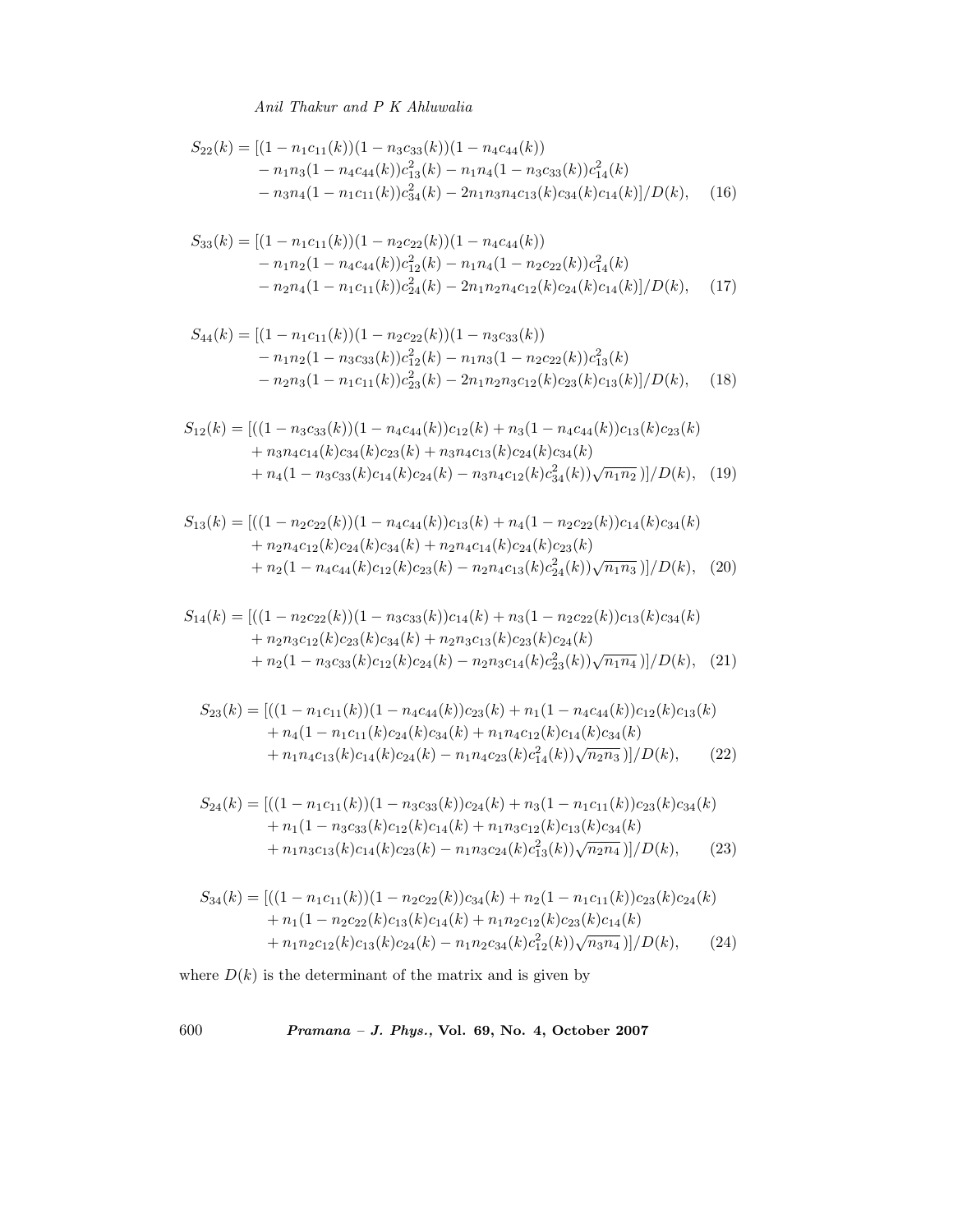*Interionic pair potentials and partial structure factors*

$$
D(k) = (1 - n_1c_{11}(k))(1 - n_2c_{22}(k))(1 - n_3c_{33}(k))(1 - n_4c_{44}(k))
$$
  
\n
$$
-n_2n_3(1 - n_1c_{11}(k))(1 - n_4c_{44}(k))c_{23}^2(k)
$$
  
\n
$$
-n_2n_4(1 - n_1c_{11}(k))(1 - n_3c_{33}(k))c_{24}^2(k)
$$
  
\n
$$
-n_1n_3(1 - n_2c_{22}(k))(1 - n_4c_{44}(k))c_{13}^2(k)
$$
  
\n
$$
-n_3n_4(1 - n_1c_{11}(k))(1 - n_2c_{22}(k))c_{34}^2(k)
$$
  
\n
$$
-n_1n_2(1 - n_3c_{33}(k))(1 - n_4c_{44}(k))c_{12}^2(k)
$$
  
\n
$$
-n_1n_4(1 - n_2c_{22}(k))(1 - n_3c_{33}(k))c_{14}^2(k)
$$
  
\n
$$
-2n_2n_3n_4(1 - n_1c_{11}(k))c_{23}(k)c_{24}(k)c_{34}(k)
$$
  
\n
$$
-2n_1n_2n_3(1 - n_4c_{44}(k))c_{12}(k)c_{13}(k)c_{23}(k)
$$
  
\n
$$
-2n_1n_3n_4(1 - n_2c_{22}(k))c_{13}(k)c_{14}(k)c_{34}(k)
$$
  
\n
$$
-n_1n_2n_4(1 - n_3c_{33}(k))c_{12}(k)c_{14}(k)c_{34}(k)
$$
  
\n
$$
+n_1n_2n_3n_4[c_{12}^2(k)c_{34}^2(k) + c_{13}^2(k)c_{24}^2(k)
$$
  
\n
$$
+c_{23}^2(k)c_{14}^2(k) - n_1n_2n_3n_4[2c_{12}(k)c_{13}(k)c_{24}(k)
$$
  
\n
$$
+2c_{12}(k)c_{14}(k)c_{23}(k)c_{34}(k) + 2c_{13}(k)c_{14}(k)c_{2
$$

The total structure factors for quaternary liquid alloys have been obtained through the following empirical relation:

$$
S(k) = x_1 S_{11} + x_2 S_{22} + x_3 S_{33} + x_4 S_{44} + 2\sqrt{x_1 x_2} S_{12} + 2\sqrt{x_1 x_3} S_{13}
$$
  
+ 2\sqrt{x\_1 x\_4} S\_{14} + 2\sqrt{x\_2 x\_3} S\_{23} + 2\sqrt{x\_2 x\_4} S\_{24} + 2\sqrt{x\_3 x\_4} S\_{14}. (26)

## **References**

- [1] A B Bhatia and R N Singh, *Phys. Chem. Liq.* **14**, 47 (1982)
- [2] A B Bhatia and W H Hargrove, *Lett. Nuorocim.* **8**, 1025 (1973)
- [3] A B Bhatia and W H Hargrove, *Phys. Rev.* **B10**, 3186 (1974)
- [4] S Tamaki and N E Cusack, *J. Phys.* **F9**, 403 (1979)
- [5] K Hoshino, *J. Phys.* **F12**, 1891 (1982)
- [6] R N Singh, *Can. J. Phys.* **12(65)**, 309 (1987)
- [7] H Ruppersberg, *Phys. Lett.* **A46**, 75 (1973)
- [8] H Ruppersberg and H Reiter, *J. Phys.* **F12**, 1311 (1982)
- [9] B P Alblas, W Van Der Luget, J Dijkstra and C Van Dijk, *J. Phys.* **F13**, 2465 (1983)
- [10] M J Huijben, W Van der Lugt and W A M Reimert, *Physica* **388**, 9713 (1979)
- [11] N W Ashcroft and D C Langreth, *Phys. Rev.* **156**, 500 (1967)
- [12] N W Ashcroft and D C Langreth, *Phys. Rev.* **166**, 934 (1968)
- [13] J L Lebowitz, *Phys. Rev.* **133**, A895 (1964)
- [14] K Hoshino and W H Young, *J. Phys.* **F13**, 198 (1981)
- [15] K Hoshino, *J. Phys.* **F12**, 1891 (1982)
- [16] K Hiroike, *J. Phys. Soc. Jpn.* **27**, 1415 (1969)
- [17] K Hoshino, *J. Phys.* **F13**, 1981 (1983)
- [18] W A Harrison, *Pseudopotentials in the theory of metals* (Benjamin, New York, 1966)
- [19] M Zhao and S A Rice, *Phys. Rev.* **B63**, 85409 (2001)
- [20] J A Morarity, *Phys. Rev.* **B16**, 2537 (1977)
- [21] J A Moriarty, *Phys. Rev.* **B38**, 3199 (1988)